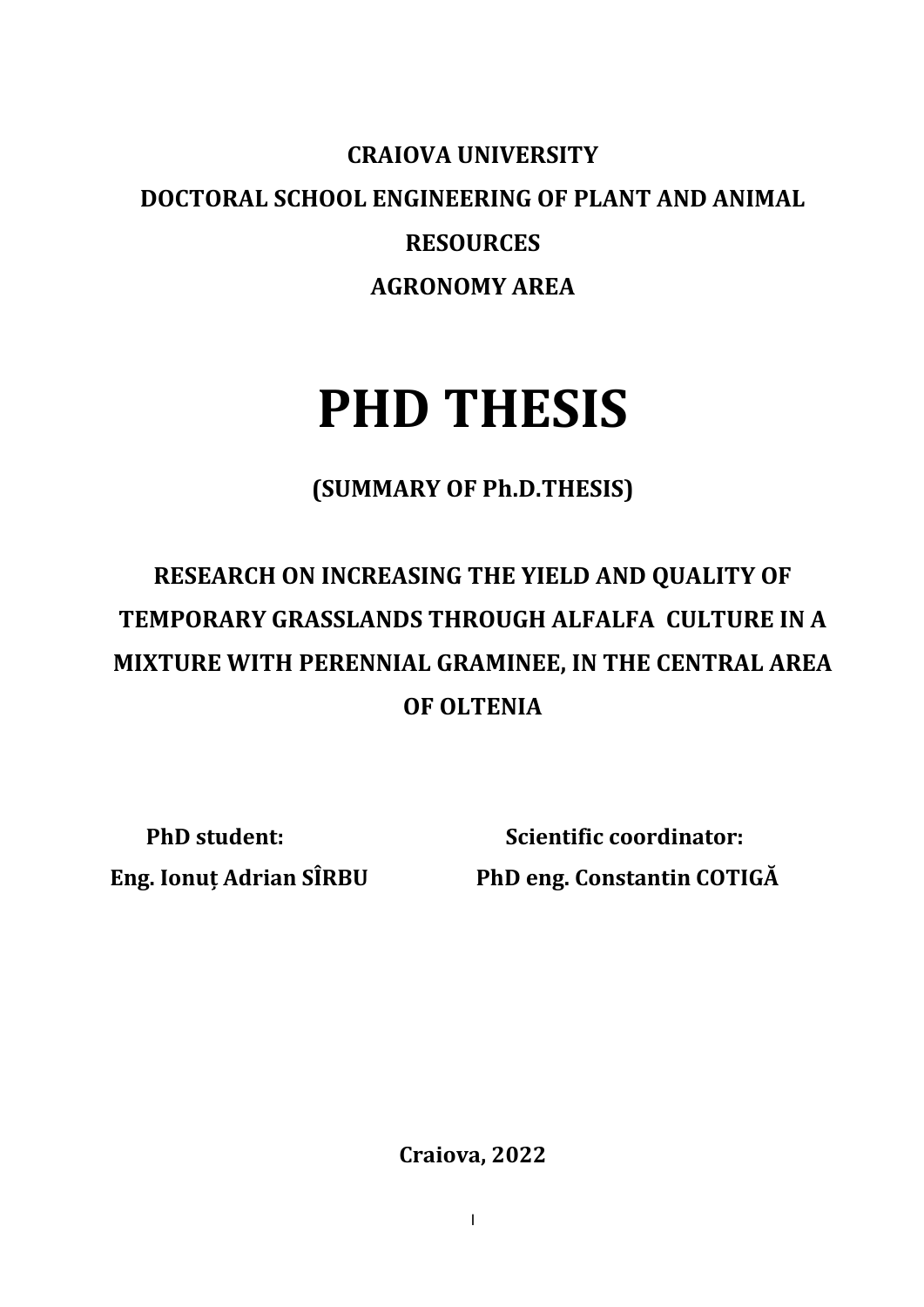## **ABSTRACT**

The research conducted was entirely based on the results obtained previously both from the experimental area but also at national level, regarding the mixtures of legumes and perennial forage grasses, for the establishment of temporary meadows.

In this paper, I have endeavored to make available to all interested, a rich scientific material, with the hope of its usefulness in increasing the yield and quality of temporary meadows, with serious implications for a modern livestock sector.

Consequently, it is also hoped to increase the number of livestock to ensure full domestic consumption of animal products and to create significant export availability.

This desideratum determines the increase of the cultivated areas with fodder plants by at least 20% (approximately 2 million hectares) and a corresponding revaluation of the meadows.

Through the research topic approached, several aspects were studied as follows: -the effect of organic and mineral fertilization on productivity and quality in the temporary meadow consisting of alfalfa and perennial grasses grown on luvisoil from ADRS Simnic; -research regarding the sowing method for the establishment of temporary meadows on the luvisoil in the central area of Oltenia;

-study of some varieties of alfalfa cultivated in mixture with perennial forage grasses on the luvisoil from the central area of Oltenia in order to obtain a balanced fodder from the point of view of energy-protein.

In the period 2018-2020, at ADRS Șimnic, the following experiences were located:

Experiment 1: The effect of organic and mineral fertilization on productivity and quality in the temporary meadow consisting of alfalfa and perennial grasses on the luviosoil from ADRS Șimnic

The experience was established in the spring of 2017, on a flat plot within the Șimnic Agricultural Development Research Station - Craiova.

The experience placement system was in plots subdivided into three factors, into four repetitions:

Factor A - organic fertilization, with graduations:

a1- without manure;

 $a_2$  - manure 30t / ha.

Factor B - phosphorus and potassium fertilization, with graduations:

 $b_1 - P_0$ ;

II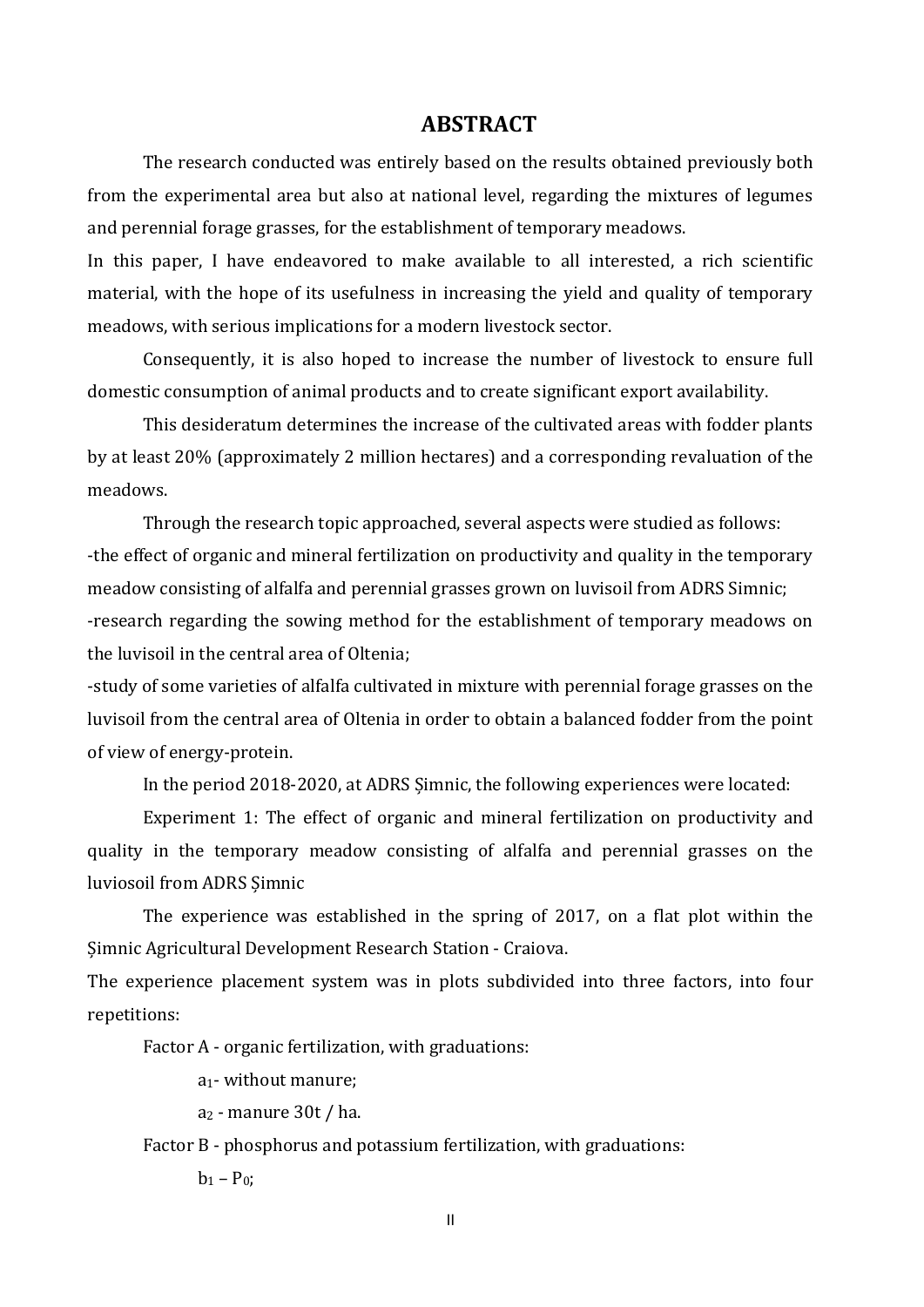$b_2 - P_{50}$ ;  $b_3 - P_{100}$ ;  $b_4 - P_{100}K_{50}$ .

Factor C - nitrogen fertilization, with graduations:

 $c_1 - N_0$ ;  $C_2 - N_{75}$ ;  $C_3$  - N<sub>150</sub>;  $C_4$  - N<sub>225</sub>.

The dimensions of a plot were: 6 m lenght, 4 m width, 24  $m<sup>2</sup>$  total area and the area harvested after performing frontal and lateral eliminations was 15 m2.

The well-shredded manure, respectively the fertilizers with phosphorus and potassium were applied in autumn by manual spreading being incorporated under the basic work of the soil.

In the spring of 2017, approximately 2 days before sowing, the germination bed was prepared using the disc in the unit with the harrow with adjustable fangs, the last work with the combinator.

Sowing was conducted mechanically using SUP-29, with 2.5 cm between rows, on March 14, after previously making the calculations on the seed requirement for each species present in the mixture according to the percentage of participation, as follows:

- For alfalfa (*Medicago sativa*), at the percentage of participation of 50% in the mixture, was used the amount of kg / ha of useful seed, the variety being Adonis.

- For cock's-foot (*Dactylis glomerata*), in the process of participation in the 40% mixture, was used the amount of 10 kg / ha of useful seed, the variety being Olimp,

- For english ryegrass (*Lolium perene*), at the percentage of participation of 10% in the mixture, was used the amount of 3 Kg / ha useful seed was used, the variety being Mara.

In the first year of vegetation, two crops were taken to standardize the vegetation and control weeds, which totaled 10 t / ha m.v. which was not introduced in the statistical calculation, but only in the one of economic efficiency.

The experience was harvested in hay, using the mower.

After the mechanical mowing of the lateral and frontal eliminations that could have influenced the results of the experiments, at the harvest, average samples of 2 Kg m.v. from each plot for the determination of the dry matter respectively for performing chemical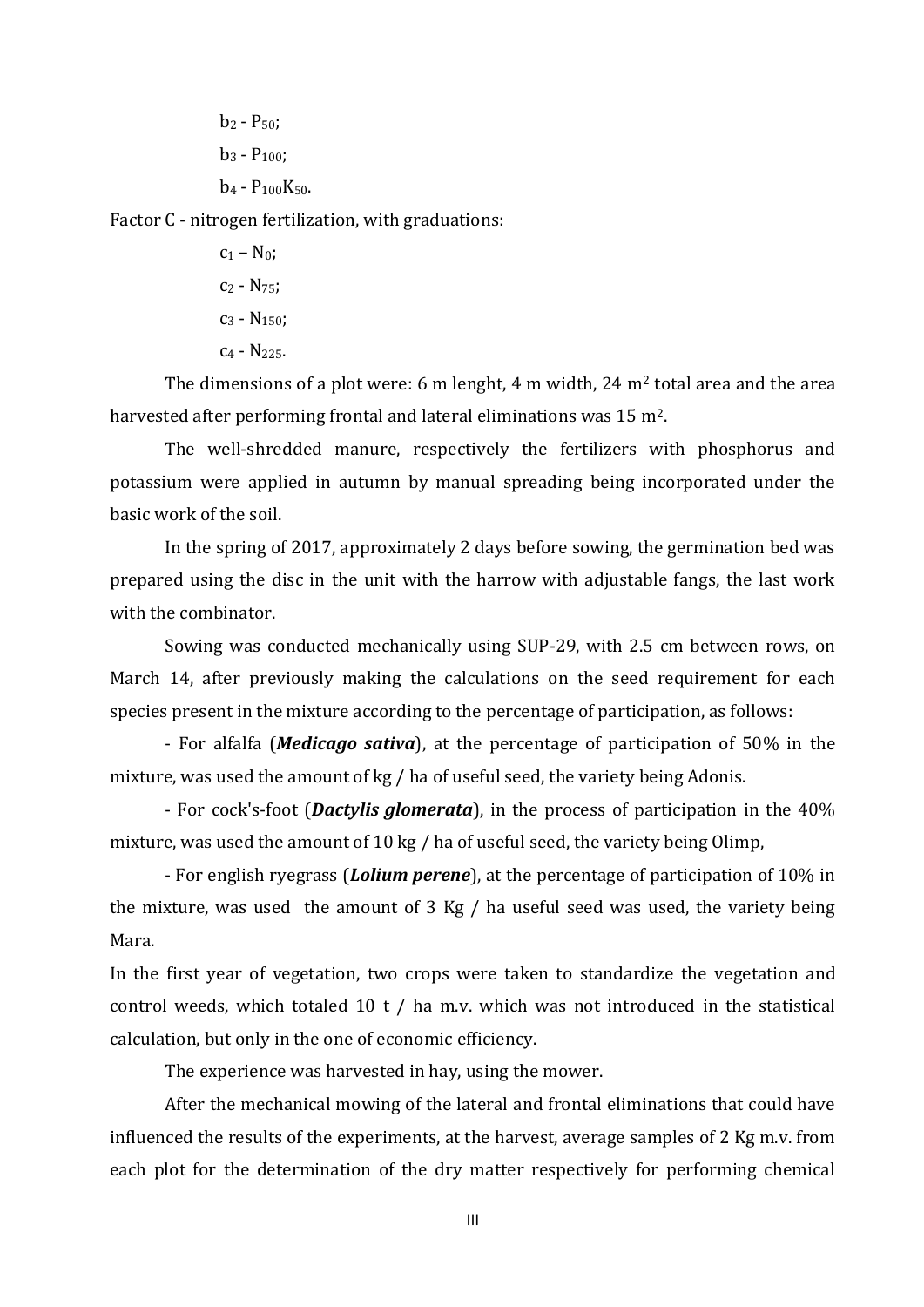laboratory analyzes. The data obtained were capitalized in 2018, 2019 and 2020 by calculating the analysis of variance with 3 factors.

In the complex of measures regarding the establishment, maintenance and use of temporary (sown) meadows, fertilization is the essential factor in order to obtain a large harvest, constant and for as long as possible.

Particular attention was paid to the enrichment of luviosoil in the research area in organic matter corroborated with adequate mineral fertilization - so that at the application of 30 t / ha manure was obtained on average over the three years of experimentation an increase of 1.8 t / ha su distinctly significant compared to the situation in which the organic factor was not present.

Phosphorus fertilization with a dose of  $P_{50}$  applied under the basic labor, led to obtaining fodder crops of over 8.0 t / ha s.u. and if we refer to our research, the increase brought by it exceeded 2.3 t / ha compared to the situation of non-administration.

The low yield increase due to the presence of phosphorus fertilizers is due to the fact that the luviosoil on which the research was carried out is poor in this macroelement and therefore the intervention with this macroelement is welcome.

Taking into account the experimental results obtained and presented, we appreciate that the intervention with potassium fertilizers on luvosol from ADRS Șimnic is not necessary as it is relatively well supplied with potassium.

If we refer to the optimal dose of nitrogen fertilization of the mixture of alfalfa and perennial grasses for the establishment of temporary meadows on the luvosol in the research area, we can consider it as indicated that of  $N_{150}$  which on average over the three years of experimentation gave a spor of 6.3 t / ha su compared to the witness considered.

Mixtures of legumes and perennial forage grasses have much lower requirements than pure perennial grass crops.

To ensure optimum for plants with nitrates and therefore to obtain a increase yield and good quality crops, fertilization with nitrogen fertilizers is very necessary.

Gravimetric analyzes showed that both nitrogen and manure applied greatly favored perennial grasses to the detriment of legumes, so that in the 3rd year of operation (2020) grasses accounted for 78-93% of the land without manure and 87 - 99% for organic contribution.

Experiment 2: Research on the sowing method for the establishment of temporary meadows on the luvisoil in the central area of Oltenia.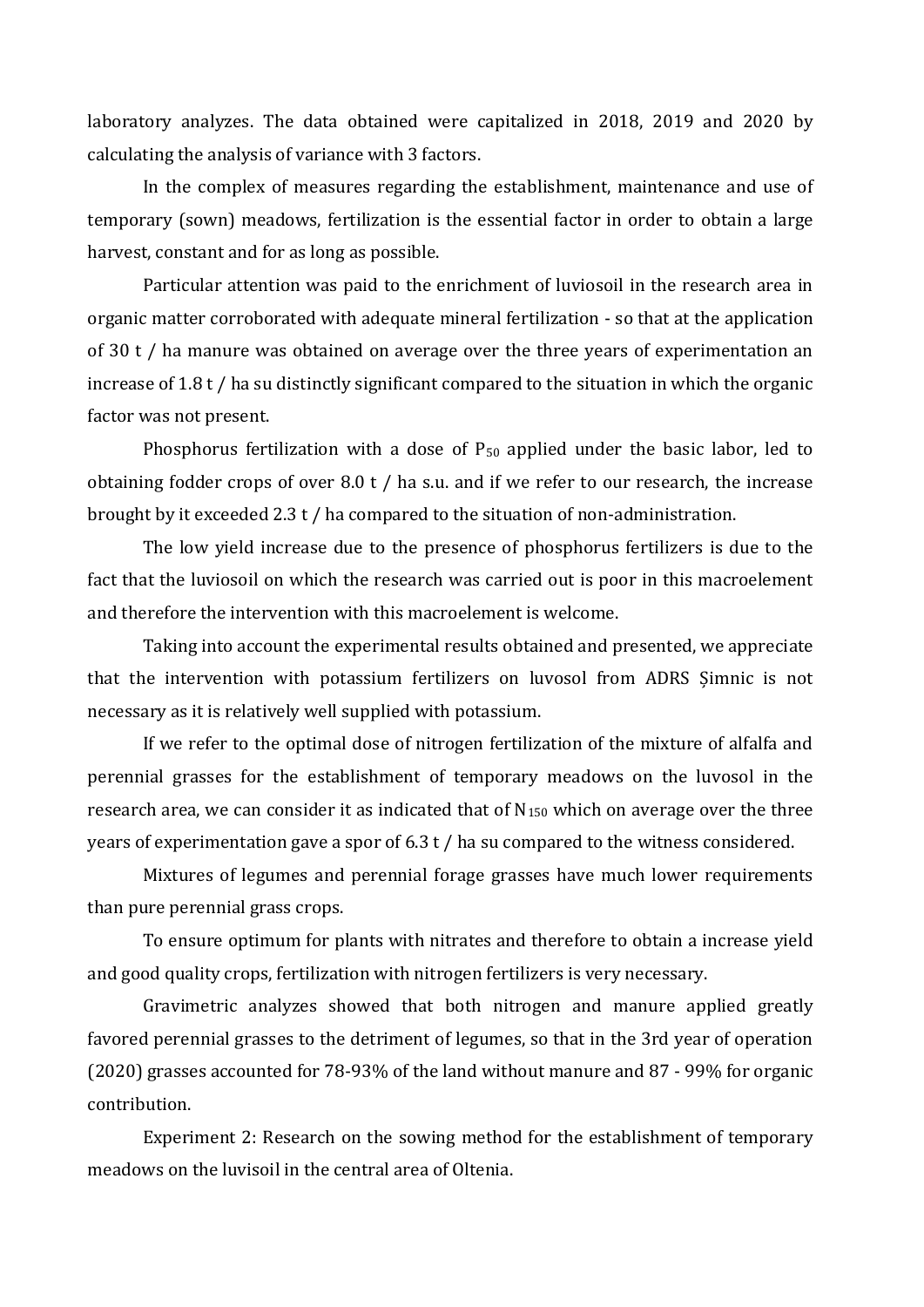The experience was located in the spring of 2017, on the plateau of ADRS Șimnic-Craiova.

The experience placement system was in single-factor randomized blocks with four repetitions.

Factor A- sowing method with graduations:

 $a_1$ - mechanical mixture: alfalfa 50% (11 kg / ha s.u.) + cock's-foot 50% (14 kg) / ha s.u.). Total 25 kg / ha useful seed;

a2- a row of alfalfa, a row of cock's-foot. Total: 25 kg / ha useful seed.

a3- two rows of alfalfa, two rows of cock's-foot. Total 25 kg / ha useful seed. a4- two rows of alfalfa, one row of cock's-foot. Total 25 kg / ha useful seed. a5-cross sowing of the two components (alfalfa sown in one direction, the cock's-foot perpendicular to the rows of alfalfa). Total 25 kg / ha useful seed. a6-seeded alfalfa and cock's-foot in alternating strips.

The dimensions of plot were: length 6m, width 4m, total area 24  $m<sup>2</sup>$  and harvestable area 15 m2.

Phosphorus and potassium fertilizers (agrofond) were applied in the autumn of the previous year, by manual spreading, being then incorporated under the basic labor. The fertilization system was  $P_{50}K_{50}$ .

In the spring of 2017, shortly time before sowing, we started to prepare the germination bed using the disc in the unit with the harrow with adjustable fangs, the last work being with the combinator. At the same time, a dose of  $N_{150}$  nitrogen divided into stitches was administered.

The sowing was conducted on March 15, 2017, after a preliminary test at the seed drill in stationary, using a total amount of seed of 25 kg / ha of which: 11 kg / ha alfalfa seed and 14 kg / ha cock's-foot seed.

The first year of vegetation, two biomass yields were taken to standardize the vegetation and control weeds that totaled 10t / ha m.v. which were not introduced in the statistical calculation, but only in the one of economic efficiency.

The experience was harvested in hay, using the mower.

The experimental results obtained were capitalized in the period 2018-2020, using the calculation of the analysis of variance.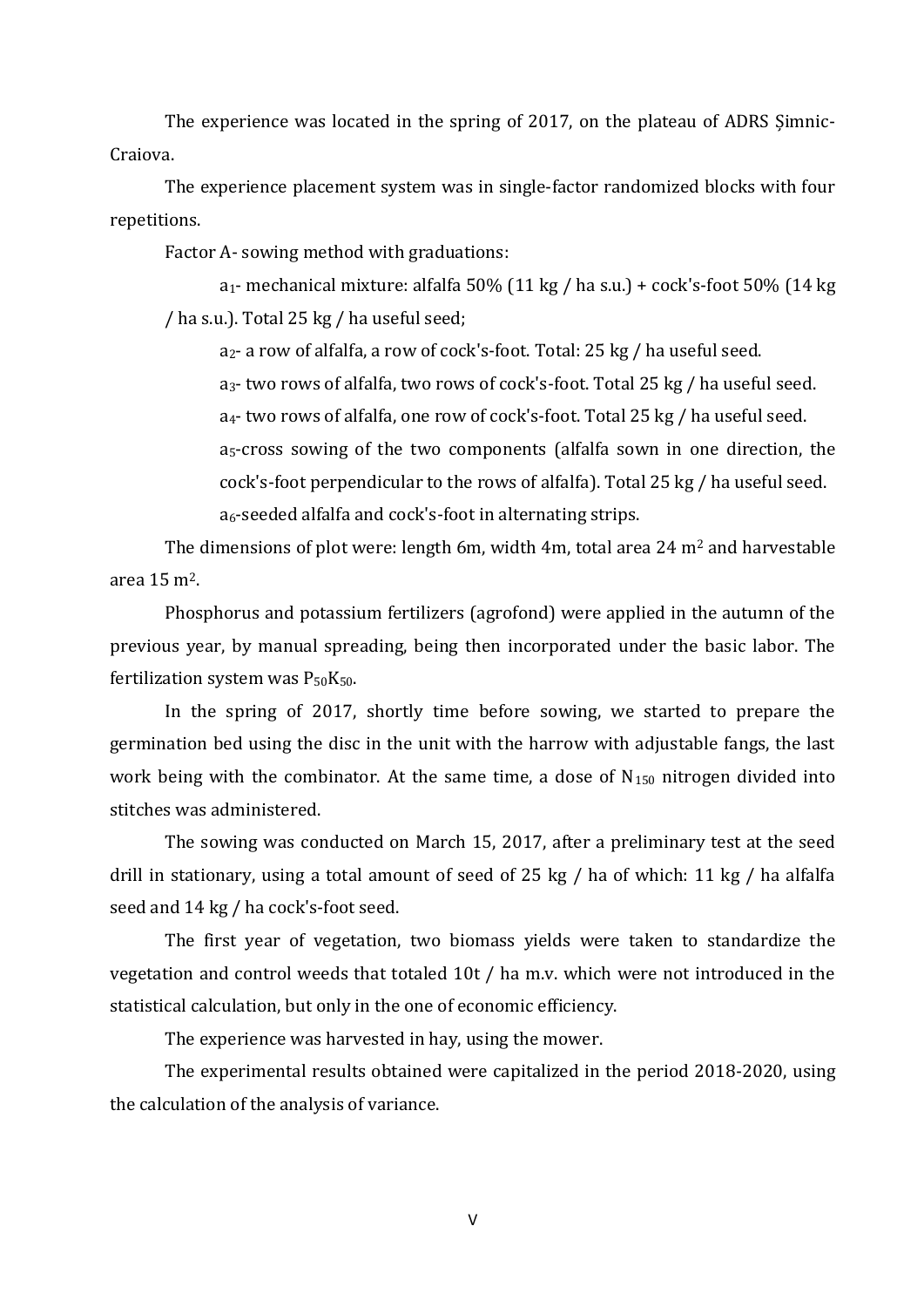After mechanical mowing of the frontal eliminations and laboratory, average samples of 2 kg were taken at harvest. m.v. of each plot for the determination of the dry matter.

From the research conducted on average over the three years of experimentation, regarding the sowing method, we can appreciate that the mechanical sowing of the two components (alfalfa and cock's-foot) after being homogenized is the most appropriate way.

Thus, if the variant considered as a control, the harvest was 10.9 t / ha s.u. on average for 3 years, in the other situations followed, the level of yield was very close with insignificant increases, sometimes even significantly negative, as is the case of the last two methods.

Experiment 3: Productivity of alfalfa varieties in pure culture and mixed with perennial grasses on the luvisoil in the central area of Oltenia

The experiment was set up in the spring of 2017 on the plateau of the ADRS Șimnic-Craiova, the plots being randomized and placed according to the block method in four replications as follows:

The dimensions of plot were: lenght 6 m, width 4 m. The total area of plot being 24  $m<sup>2</sup>$  while the harvestable area, after the front and side eliminations was 15 m<sup>2</sup>.

The preparation of the germination bed was done in the spring of 2017, using the disc in the unit with the harrow with adjustable fangs, the last work with the combinator. The  $P_2O_5$ -50kg / ha system was used as agrofond.

Sowing was performed mechanically using SUP 29 at 125 cm between rows, after previously making the calculations on the seed requirement for each species present in the mixture, according to the percentage of participation.

The annual dose of nitrogen was  $N_{150}$  divided into mowing.

In the first year of vegetation, two crops were taken to standardize the vegetation and control weeds that totaled 10t / ha m.v. which was not introduced in the statistical calculation, but only in the one of economic efficiency.

The experience was capitalized on hay, using the mower.

After the mechanical mowing of the lateral and frontal eliminations, which could have influenced the experimental results, at harvest list average samples of 2 kg m.v. from each variant-repetition to determine the dry matter.

On average over the three years of experimentation the best results were obtained in the case of alfalfa varieties Daniela, Magnat and Sandra both in pure culture but especially in the culture of mixture with perennial grasses (*Dactylis glomerata* and